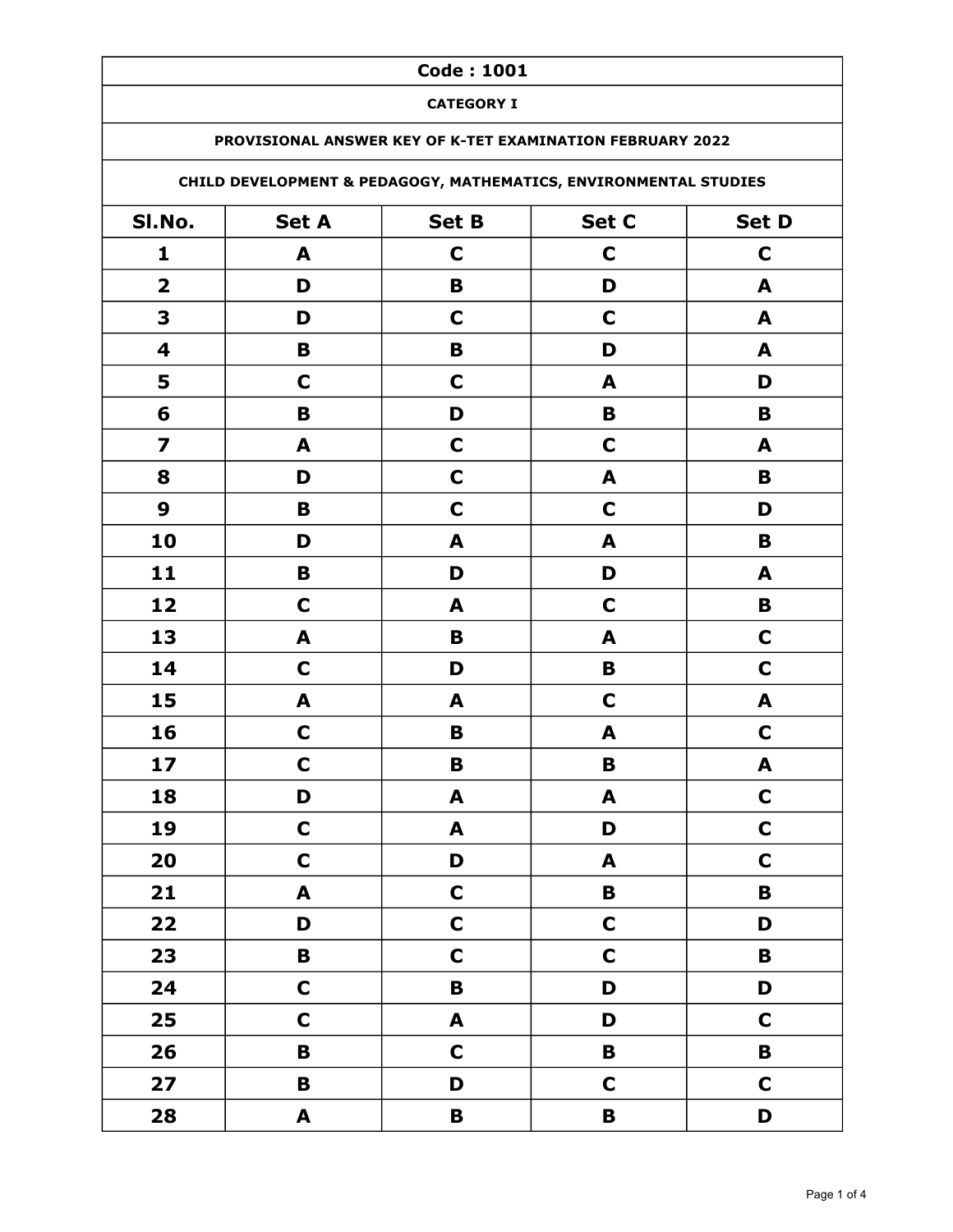### CATEGORY I

### PROVISIONAL ANSWER KEY OF K-TET EXAMINATION FEBRUARY 2022

# CHILD DEVELOPMENT & PEDAGOGY, MATHEMATICS, ENVIRONMENTAL STUDIES

| SI.No. | <b>Set A</b>              | Set B            | Set C        | Set D                     |
|--------|---------------------------|------------------|--------------|---------------------------|
| 29     | $\mathbf C$               | D                | $\mathbf C$  | $\mathbf C$               |
| 30     | A                         | A                | B            | D                         |
| 31     | A                         | B                | A            | D                         |
| 32     | $\blacktriangle$          | $\mathbf C$      | B            | B                         |
| 33     | D                         | D                | B            | A                         |
| 34     | D                         | A                | A            | D                         |
| 35     | D                         | B                | B            | D                         |
| 36     | $\mathbf C$               | A                | $\mathbf C$  | A                         |
| 37     | $\boldsymbol{A}$          | $\blacktriangle$ | D            | D                         |
| 38     | B                         | $\mathbf C$      | A            | D                         |
| 39     | D                         | D                | $\mathbf C$  | $\mathbf C$               |
| 40     | D                         | D                | B            | A                         |
| 41     | B                         | B                | B            | $\mathbf B$               |
| 42     | D                         | $\mathbf C$      | $\mathbf C$  | $\, {\bf B}$              |
| 43     | B                         | A                | D            | B                         |
| 44     | $\mathbf C$               | $\blacktriangle$ | D            | $\mathbf B$               |
| 45     | $\mathbf C$               | B                | A            | $\mathbf C$               |
| 46     | $\mathbf C$               | D                | $\mathbf C$  | $\mathbf C$               |
| 47     | $\mathbf B$               | $\mathbf C$      | D            | $\mathbf B$               |
| 48     | A                         | D                | D            | $\boldsymbol{\mathsf{A}}$ |
| 49     | $\boldsymbol{\mathsf{A}}$ | B                | $\mathbf C$  | D                         |
| 50     | $\mathbf B$               | $\mathbf C$      | D            | $\blacktriangle$          |
| 51     | $\mathbf C$               | $\mathbf B$      | D            | $\mathbf C$               |
| 52     | $\mathbf C$               | $\mathbf{A}$     | $\mathbf B$  | $\mathbf{A}$              |
| 53     | $\mathbf B$               | $\mathbf B$      | $\mathbf{A}$ | $\mathbf{A}$              |
| 54     | D                         | D                | B            | D                         |
| 55     | $\mathbf C$               | D                | B            | $\mathbf C$               |
| 56     | $\mathbf{A}$              | $\mathbf C$      | D            | $\mathbf C$               |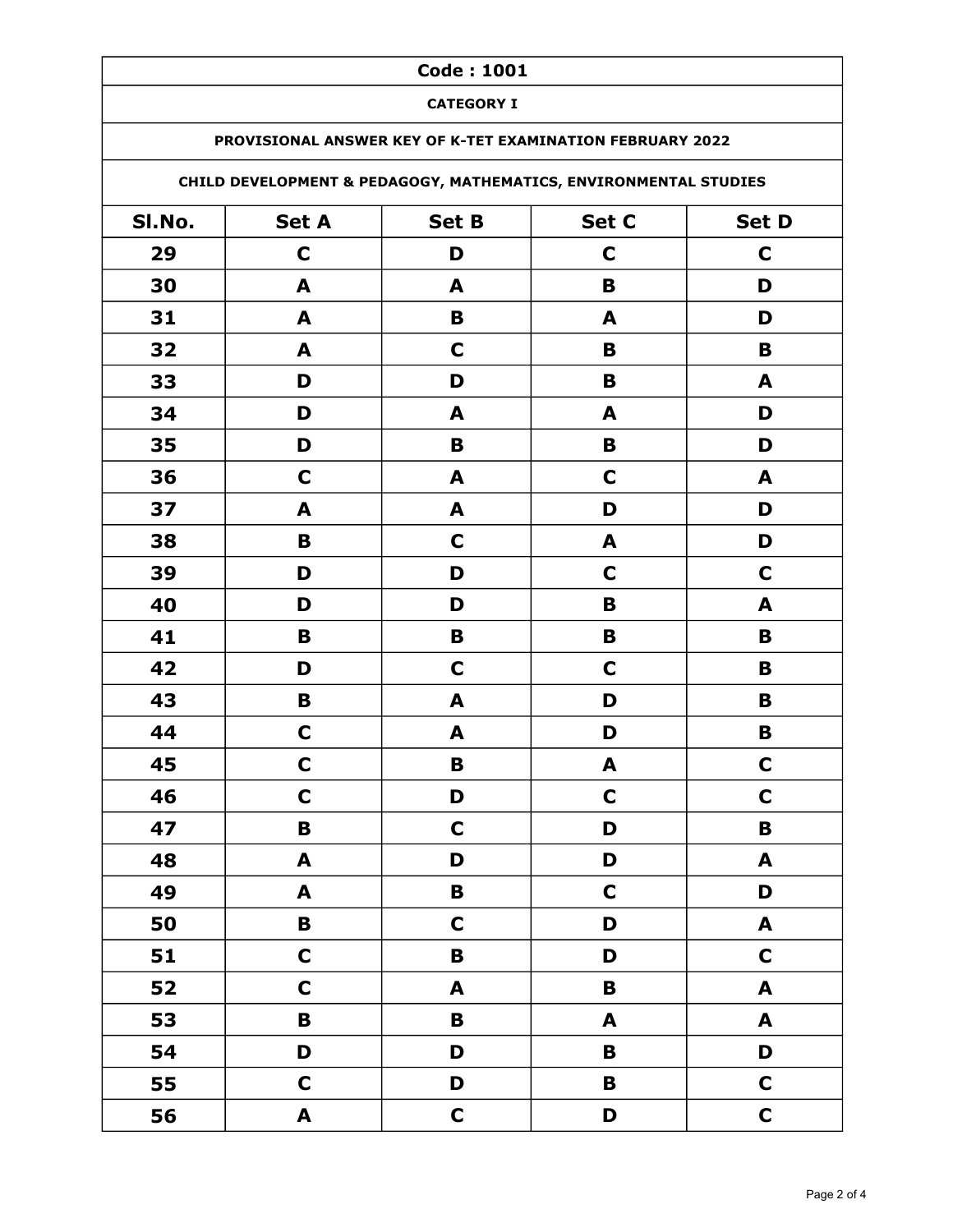### CATEGORY I

### PROVISIONAL ANSWER KEY OF K-TET EXAMINATION FEBRUARY 2022

# CHILD DEVELOPMENT & PEDAGOGY, MATHEMATICS, ENVIRONMENTAL STUDIES

| SI.No. | <b>Set A</b>     | <b>Set B</b> | Set C            | Set D            |
|--------|------------------|--------------|------------------|------------------|
| 57     | A                | D            | $\mathbf C$      | D                |
| 58     | $\mathbf B$      | $\mathbf C$  | A                | B                |
| 59     | B                | A            | A                | $\mathbf B$      |
| 60     | D                | B            | $\mathbf C$      | $\mathbf C$      |
| 61     | $\mathbf C$      | A            | D                | $\mathbf C$      |
| 62     | A                | A            | $\mathbf C$      | $\mathbf C$      |
| 63     | D                | B            | B                | A                |
| 64     | A                | D            | D                | $\mathbf B$      |
| 65     | D                | D            | $\mathbf C$      | $\mathbf C$      |
| 66     | $\mathbf B$      | B            | $\mathbf B$      | D                |
| 67     | A                | D            | $\mathbf C$      | D                |
| 68     | D                | B            | B                | D                |
| 69     | D                | B            | D                | $\blacktriangle$ |
| 70     | $\mathbf C$      | $\mathbf C$  | A                | $\mathbf C$      |
| 71     | B                | $\mathbf C$  | D                | D                |
| 72     | D                | D            | B                | $\blacktriangle$ |
| 73     | $\mathbf B$      | A            | A                | A                |
| 74     | $\mathbf C$      | $\mathbf C$  | D                | D                |
| 75     | $\mathbf B$      | A            | $\mathbf C$      | B                |
| 76     | A                | B            | A                | A                |
| 77     | A                | A            | $\mathbf C$      | D                |
| 78     | $\mathbf{A}$     | D            | A                | $\mathbf B$      |
| 79     | $\mathbf B$      | $\mathbf B$  | $\mathbf B$      | $\mathbf C$      |
| 80     | D                | $\mathbf C$  | D                | D                |
| 81     | $\mathbf C$      | $\mathbf C$  | D                | $\mathbf C$      |
| 82     | $\mathsf{C}$     | D            | $\mathbf{A}$     | D                |
| 83     | $\blacktriangle$ | $\mathbf B$  | $\blacktriangle$ | A                |
| 84     | $\mathsf{C}$     | $\mathbf{A}$ | $\mathsf{C}$     | $\mathbf B$      |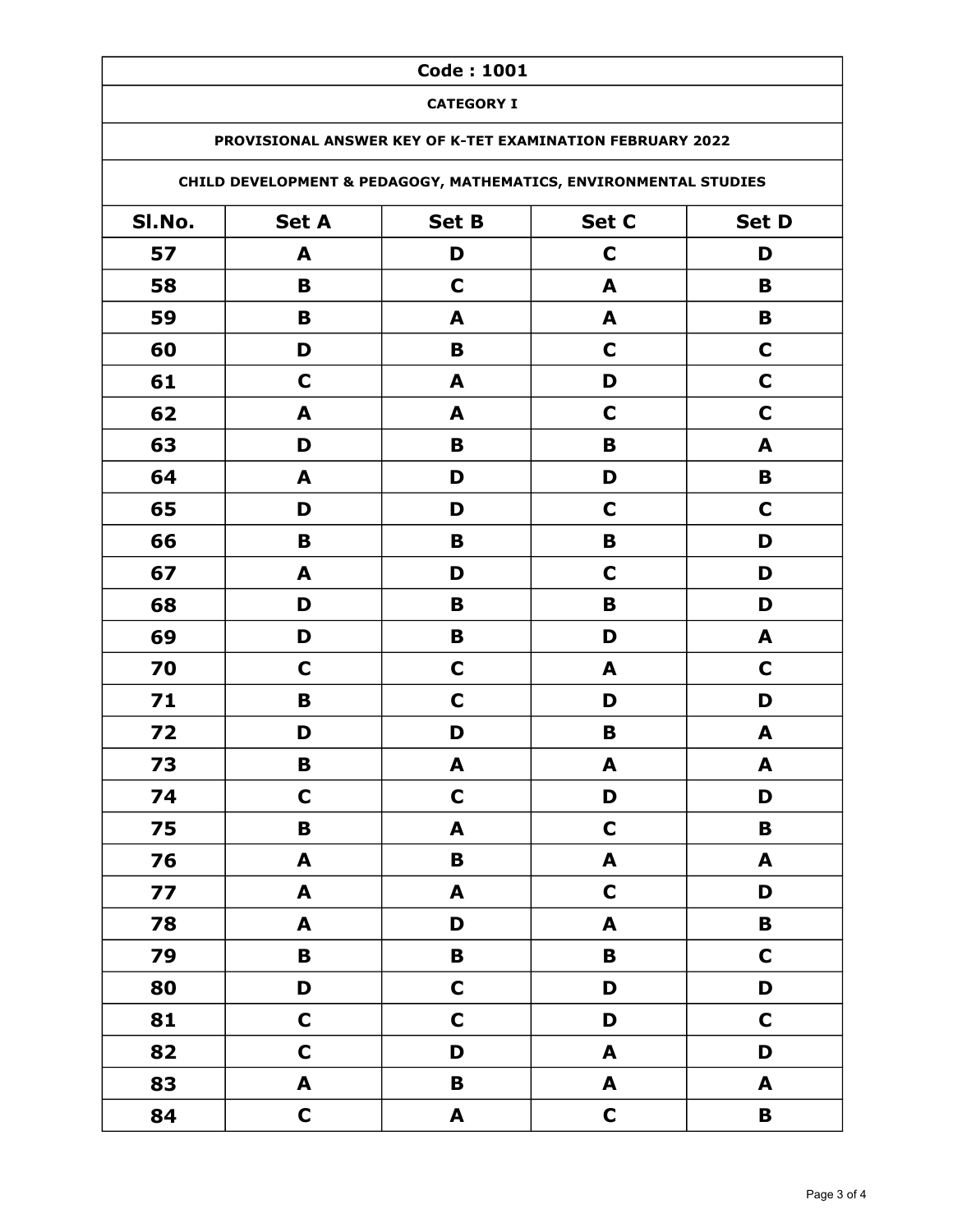|        |                                                                  | <b>Code: 1001</b> |                                                                  |   |  |  |
|--------|------------------------------------------------------------------|-------------------|------------------------------------------------------------------|---|--|--|
|        |                                                                  | <b>CATEGORY I</b> |                                                                  |   |  |  |
|        | <b>PROVISIONAL ANSWER KEY OF K-TET EXAMINATION FEBRUARY 2022</b> |                   |                                                                  |   |  |  |
|        |                                                                  |                   | CHILD DEVELOPMENT & PEDAGOGY, MATHEMATICS, ENVIRONMENTAL STUDIES |   |  |  |
| SI.No. | Set C<br><b>Set D</b><br><b>Set A</b><br><b>Set B</b>            |                   |                                                                  |   |  |  |
| 85     | C                                                                | A                 | C                                                                | B |  |  |
| 86     | D                                                                | D                 | D                                                                | B |  |  |
| 87     | C                                                                | D                 | C                                                                | C |  |  |
| 88     | в                                                                | C                 | B                                                                | A |  |  |
| 89     | D                                                                | C                 | A                                                                | B |  |  |
| 90     | в                                                                | C                 | в                                                                | r |  |  |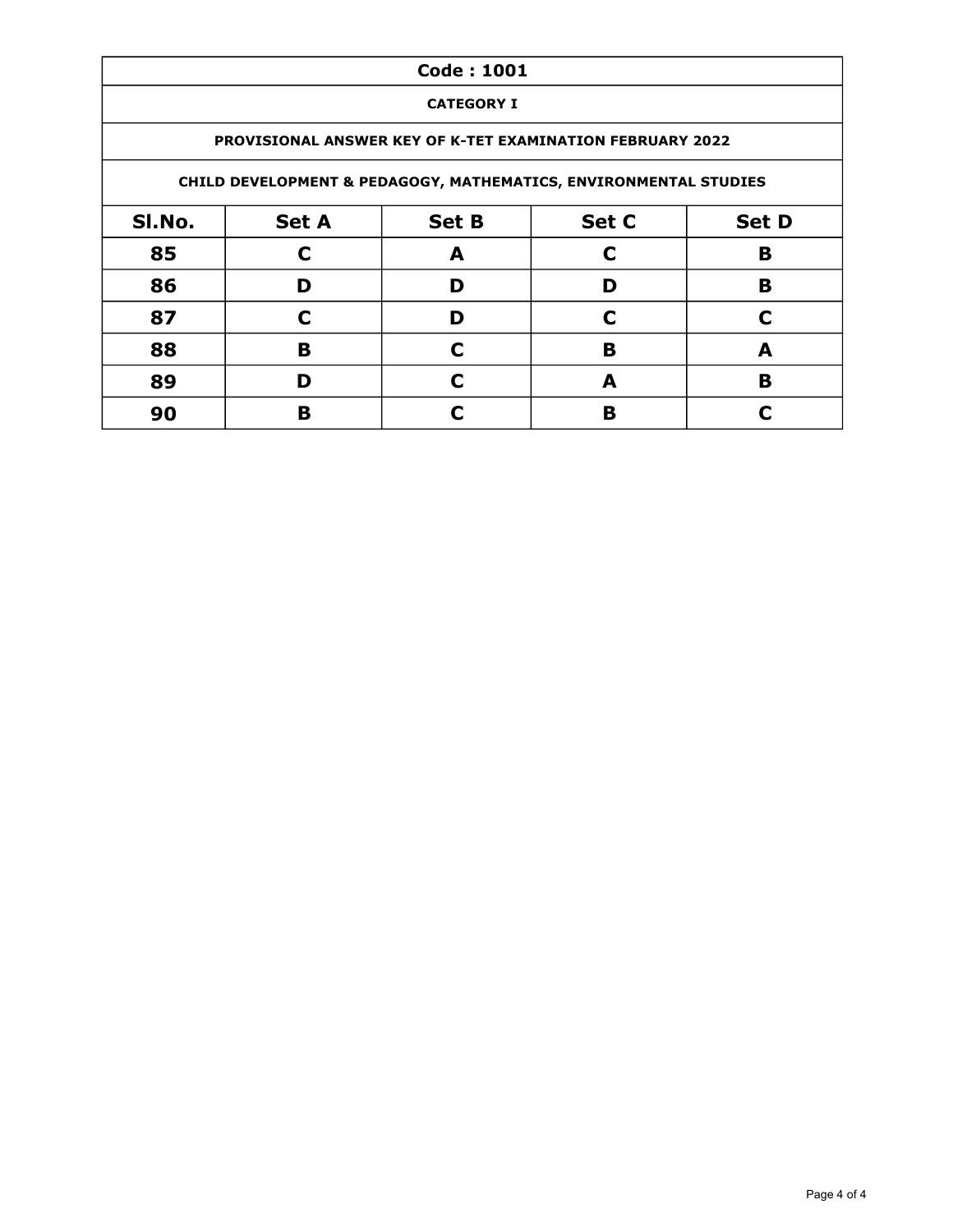|        |                  | <b>Code: 1002</b><br><b>CATEGORY I</b>                    |                  |              |
|--------|------------------|-----------------------------------------------------------|------------------|--------------|
|        |                  | PROVISIONAL ANSWER KEY OF K-TET EXAMINATION FEBRUARY 2022 |                  |              |
|        |                  | <b>MALAYALAM</b>                                          |                  |              |
| SI.No. | <b>Set A</b>     | <b>Set B</b>                                              | Set C            | <b>Set D</b> |
| 91     | D                | A                                                         | $\mathbf C$      | D            |
| 92     | B                | D                                                         | A                | C            |
| 93     | A                | D                                                         | B                | A            |
| 94     | D                | $\mathbf C$                                               | D                | D            |
| 95     | $\mathbf C$      | B                                                         | D                | B            |
| 96     | C                | B                                                         | A                | D            |
| 97     | A                | $\mathbf C$                                               | D                | $\mathbf C$  |
| 98     | B                | D                                                         | $\mathbf C$      | B            |
| 99     | C                | $\mathbf C$                                               | B                | C            |
| 100    | D                | A                                                         | $\mathbf C$      | A            |
| 101    | D                | B                                                         | C                | B            |
| 102    | A                | C                                                         | B                | C            |
| 103    | B                | A                                                         | A                | B            |
| 104    | B                | B                                                         | B                | $\mathbf C$  |
| 105    | D                | A                                                         | A                | A            |
| 106    | $\mathbf C$      | D                                                         | $\mathbf C$      | A            |
| 107    | A                | B                                                         | D                | A            |
| 108    | D                | D                                                         | D                | C            |
| 109    | $\mathbf C$      | B                                                         | $\mathbf C$      | A            |
| 110    | $\mathbf C$      | $\blacktriangle$                                          | $\blacktriangle$ | D            |
| 111    | D                | D                                                         | D                | D            |
| 112    | B                | $\blacktriangle$                                          | D                | $\mathbf C$  |
| 113    | A                | D                                                         | $\mathbf C$      | $\mathbf C$  |
| 114    | $\blacktriangle$ | $\mathbf C$                                               | A                | D            |
| 115    | $\mathbf C$      | $\blacktriangle$                                          | D                | B            |
| 116    | A                | $\mathbf C$                                               | $\, {\bf B}$     | $\pmb B$     |
| 117    | D                | D                                                         | $\, {\bf B}$     | D            |
| 118    | B                | B                                                         | $\mathbf C$      | A            |
| 119    | B                | $\mathsf{C}$                                              | A                | D            |
| 120    | $\mathbf C$      | $\mathsf{C}$                                              | B                | $\pmb B$     |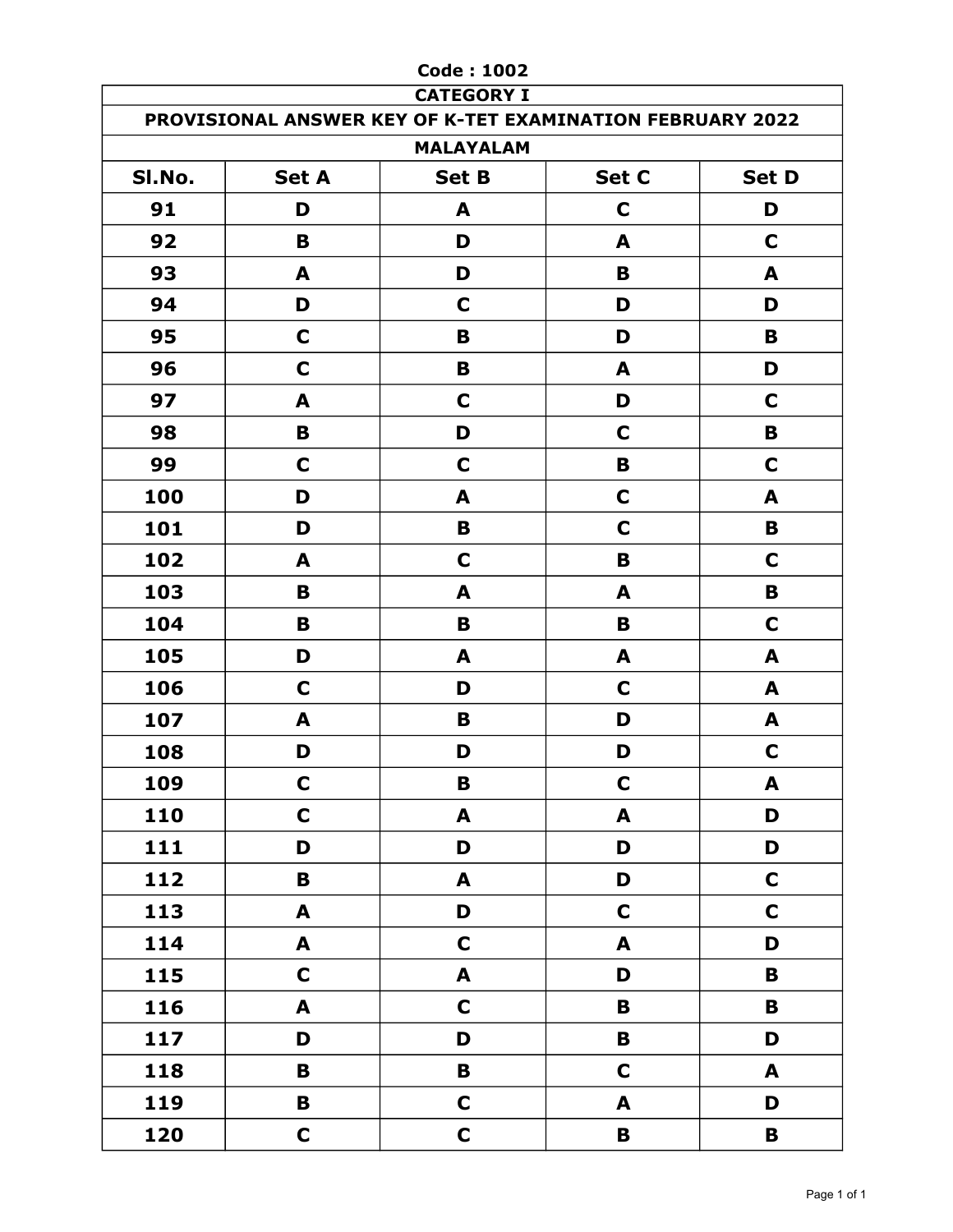|        |              | <b>Code: 1003</b>                                                              |                           |                  |
|--------|--------------|--------------------------------------------------------------------------------|---------------------------|------------------|
|        |              | <b>CATEGORY I</b><br>PROVISIONAL ANSWER KEY OF K-TET EXAMINATION FEBRUARY 2022 |                           |                  |
|        |              | <b>TAMIL</b>                                                                   |                           |                  |
| SI.No. | <b>Set A</b> | <b>Set B</b>                                                                   | Set C                     | <b>Set D</b>     |
| 91     | $\mathbf C$  | A                                                                              | B                         | D                |
| 92     | A            | B                                                                              | $\mathbf C$               | B                |
| 93     | D            | C                                                                              | A                         | B                |
| 94     | B            | B                                                                              | D                         | A                |
| 95     | B            | D                                                                              | B                         | $\mathbf C$      |
| 96     | C            | D                                                                              | A                         | B                |
| 97     | B            | B                                                                              | D                         | A                |
| 98     | D            | A                                                                              | B                         | $\mathbf C$      |
| 99     | A            | C                                                                              | B                         | D                |
| 100    | B            | B                                                                              | $\mathbf C$               | B                |
| 101    | B            | A                                                                              | B                         | D                |
| 102    | B            | $\mathbf C$                                                                    | $\mathbf C$               | B                |
| 103    | C            | $\mathbf C$                                                                    | D                         | C                |
| 104    | B            | B                                                                              | $\mathbf C$               | C                |
| 105    | B            | D                                                                              | B                         | B                |
| 106    | A            | B                                                                              | C                         | B                |
| 107    | D            | B                                                                              | B                         | $\mathbf C$      |
| 108    | $\mathbf C$  | A                                                                              | C                         | $\mathbf C$      |
| 109    | D            | A                                                                              | $\, {\bf B}$              | $\mathbf B$      |
| 110    | $\mathbf C$  | $\mathbf B$                                                                    | $\blacktriangle$          | B                |
| 111    | B            | D                                                                              | $\, {\bf B}$              | A                |
| 112    | A            | B                                                                              | D                         | A                |
| 113    | $\mathbf C$  | D                                                                              | $\, {\bf B}$              | $\mathbf B$      |
| 114    | D            | $\boldsymbol{\mathsf{A}}$                                                      | $\blacktriangle$          | $\blacktriangle$ |
| 115    | $\mathbf C$  | $\mathbf C$                                                                    | D                         | D                |
| 116    | B            | $\mathbf B$                                                                    | $\mathbf C$               | $\mathbf B$      |
| 117    | $\mathbf C$  | $\mathbf C$                                                                    | $\mathbf{A}$              | D                |
| 118    | A            | $\mathbf C$                                                                    | $\mathbf C$               | A                |
| 119    | A            | $\mathbf C$                                                                    | $\mathbf B$               | $\mathbf C$      |
| 120    | $\mathbf B$  | $\pmb B$                                                                       | $\boldsymbol{\mathsf{A}}$ | $\mathbf C$      |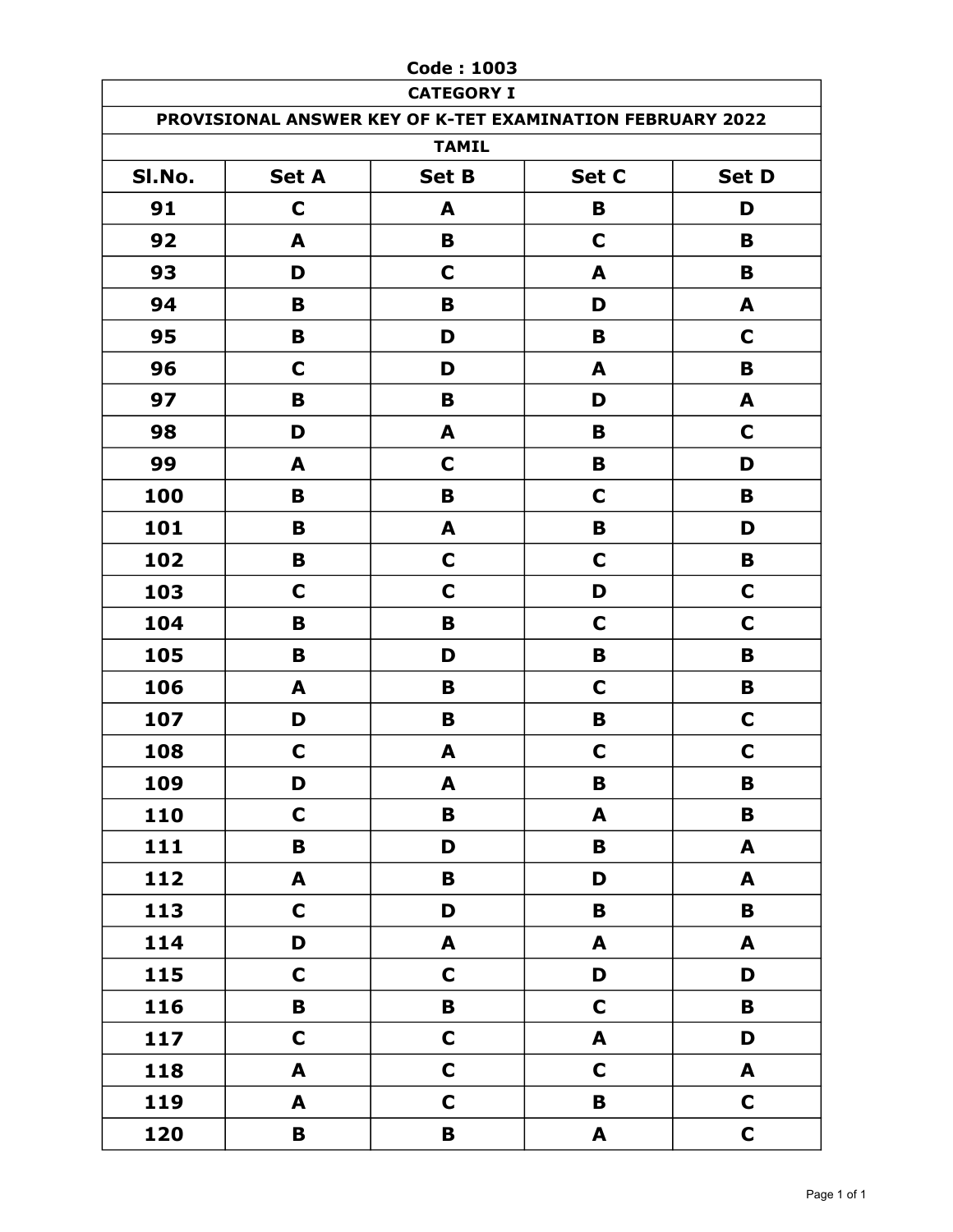|        | <b>CATEGORY I</b>                                         |                  |              |              |  |  |
|--------|-----------------------------------------------------------|------------------|--------------|--------------|--|--|
|        | PROVISIONAL ANSWER KEY OF K-TET EXAMINATION FEBRUARY 2022 |                  |              |              |  |  |
|        | <b>KANNADA</b>                                            |                  |              |              |  |  |
| SI.No. | <b>Set A</b>                                              | <b>Set B</b>     | Set C        | <b>Set D</b> |  |  |
| 91     | D                                                         | B                | A            | $\mathbf C$  |  |  |
| 92     | $\mathbf C$                                               | D                | C            | B            |  |  |
| 93     | D                                                         | D                | D            | D            |  |  |
| 94     | B                                                         | A                | D            | A            |  |  |
| 95     | A                                                         | $\mathbf C$      | B            | D            |  |  |
| 96     | D                                                         | $\mathbf C$      | B            | D            |  |  |
| 97     | $\mathbf C$                                               | A                | D            | D            |  |  |
| 98     | B                                                         | D                | A            | $\mathbf C$  |  |  |
| 99     | A                                                         | D                | D            | A            |  |  |
| 100    | D                                                         | B                | C            | B            |  |  |
| 101    | D                                                         | $\mathbf C$      | A            | $\mathbf C$  |  |  |
| 102    | A                                                         | D                | B            | D            |  |  |
| 103    | D                                                         | D                | A            | A            |  |  |
| 104    | B                                                         | D                | $\mathbf C$  | A            |  |  |
| 105    | $\mathbf C$                                               | $\mathbf C$      | D            | $\mathbf C$  |  |  |
| 106    | A                                                         | $\mathbf C$      | D            | $\mathbf C$  |  |  |
| 107    | A                                                         | A                | A            | A            |  |  |
| 108    | D                                                         | D                | $\mathbf C$  | D            |  |  |
| 109    | D                                                         | $\mathbf C$      | D            | A            |  |  |
| 110    | $\mathbf C$                                               | $\mathbf B$      | A            | $\mathbf B$  |  |  |
| 111    | A                                                         | D                | $\, {\bf B}$ | D            |  |  |
| 112    | $\mathbf C$                                               | D                | A            | $\mathbf C$  |  |  |
| 113    | D                                                         | A                | $\mathbf C$  | D            |  |  |
| 114    | D                                                         | $\mathbf B$      | $\mathbf B$  | $\mathbf C$  |  |  |
| 115    | $\mathbf B$                                               | $\mathbf C$      | D            | $\mathbf B$  |  |  |
| 116    | $\mathbf C$                                               | $\mathbf C$      | D            | D            |  |  |
| 117    | $\blacktriangle$                                          | $\blacktriangle$ | D            | A            |  |  |
| 118    | B                                                         | $\, {\bf B}$     | $\mathbf C$  | $\mathbf B$  |  |  |
| 119    | $\mathbf C$                                               | A                | $\mathbf C$  | $\mathbf C$  |  |  |
| 120    | $\mathbf C$                                               | $\mathbf{A}$     | $\mathbf C$  | D            |  |  |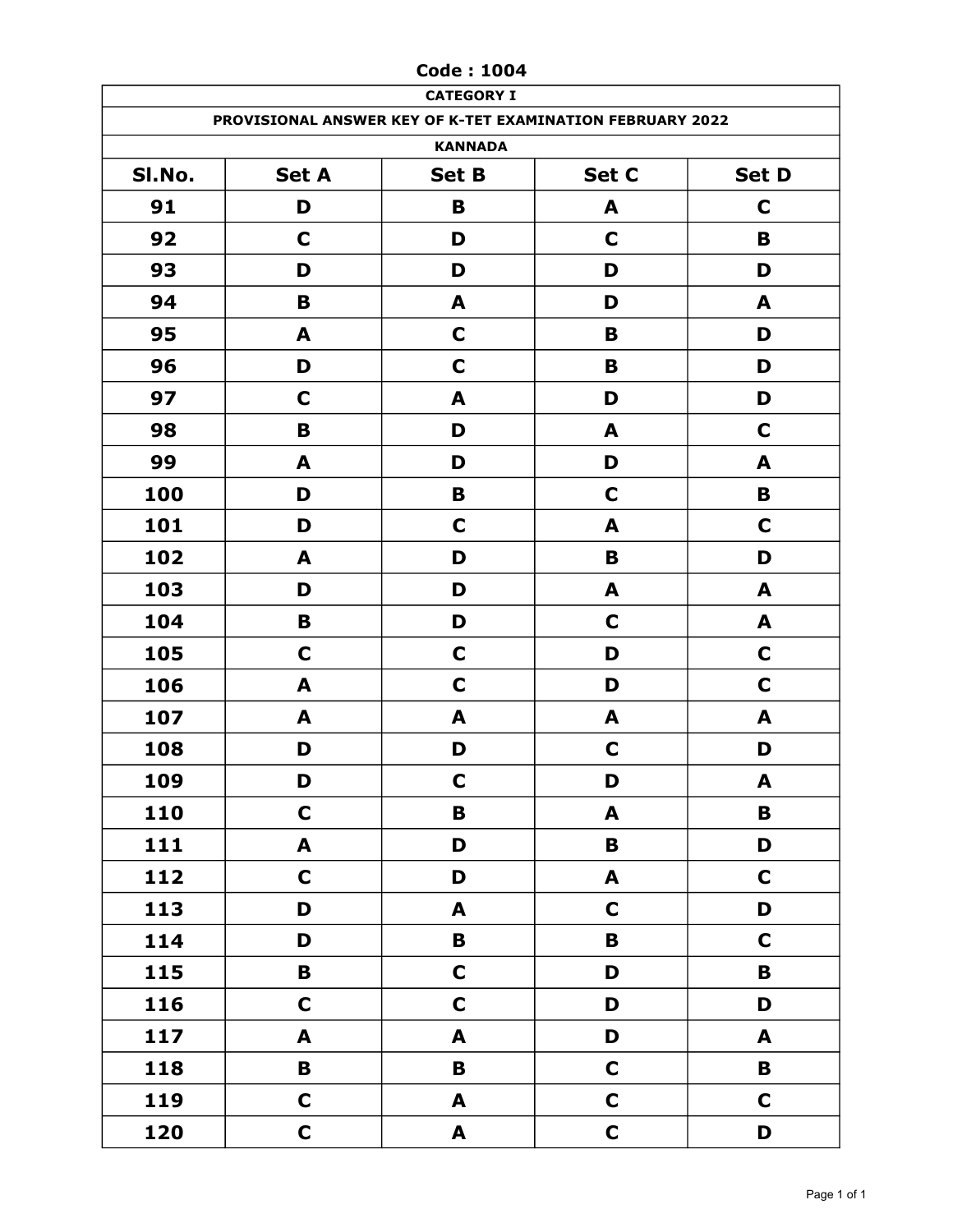|        |              | <b>Code: 1005</b>                                         |             |              |
|--------|--------------|-----------------------------------------------------------|-------------|--------------|
|        |              | <b>CATEGORY I</b>                                         |             |              |
|        |              | PROVISIONAL ANSWER KEY OF K-TET EXAMINATION FEBRUARY 2022 |             |              |
|        |              | <b>ENGLISH</b>                                            |             |              |
| SI.No. | <b>Set A</b> | <b>Set B</b>                                              | Set C       | <b>Set D</b> |
| 121    | A            | D                                                         | C           | B            |
| 122    | D            | C                                                         | D           | A            |
| 123    | D            | D                                                         | B           | D            |
| 124    | C            | B                                                         | D           | D            |
| 125    | B            | B                                                         | A           | C            |
| 126    | D            | A                                                         | B           | D            |
| 127    | B            | D                                                         | D           | B            |
| 128    | C            | A                                                         | B           | C            |
| 129    | B            | B                                                         | A           | A            |
| 130    | D            | B                                                         | C           | D            |
| 131    | D            | B                                                         | D           | C            |
| 132    | A            | D                                                         | C           | D            |
| 133    | B            | D                                                         | D           | D            |
| 134    | B            | D                                                         | C           | B            |
| 135    | C            | C                                                         | C           | C            |
| 136    | A            | D                                                         | B           | C            |
| 137    | $\mathbf C$  | C                                                         | D           | B            |
| 138    | D            | D                                                         | В           | $\mathbf C$  |
| 139    | D            | A                                                         | D           | $\mathbf B$  |
| 140    | D            | $\, {\bf B}$                                              | B           | $\mathbf B$  |
| 141    | B            | D                                                         | D           | D            |
| 142    | B            | B                                                         | D           | A            |
| 143    | $\, {\bf B}$ | $\mathbf C$                                               | B           | D            |
| 144    | $\mathbf C$  | A                                                         | A           | D            |
| 145    | D            | B                                                         | $\mathbf C$ | $\mathbf B$  |
| 146    | $\mathbf C$  | $\mathbf C$                                               | A           | B            |
| 147    | D            | D                                                         | $\mathbf B$ | $\mathbf C$  |
| 148    | B            | $\mathbf B$                                               | B           | B            |
| 149    | $\mathbf C$  | $\mathbf C$                                               | D           | A            |
| 150    | A            | $\mathbf C$                                               | $\mathbf C$ | D            |